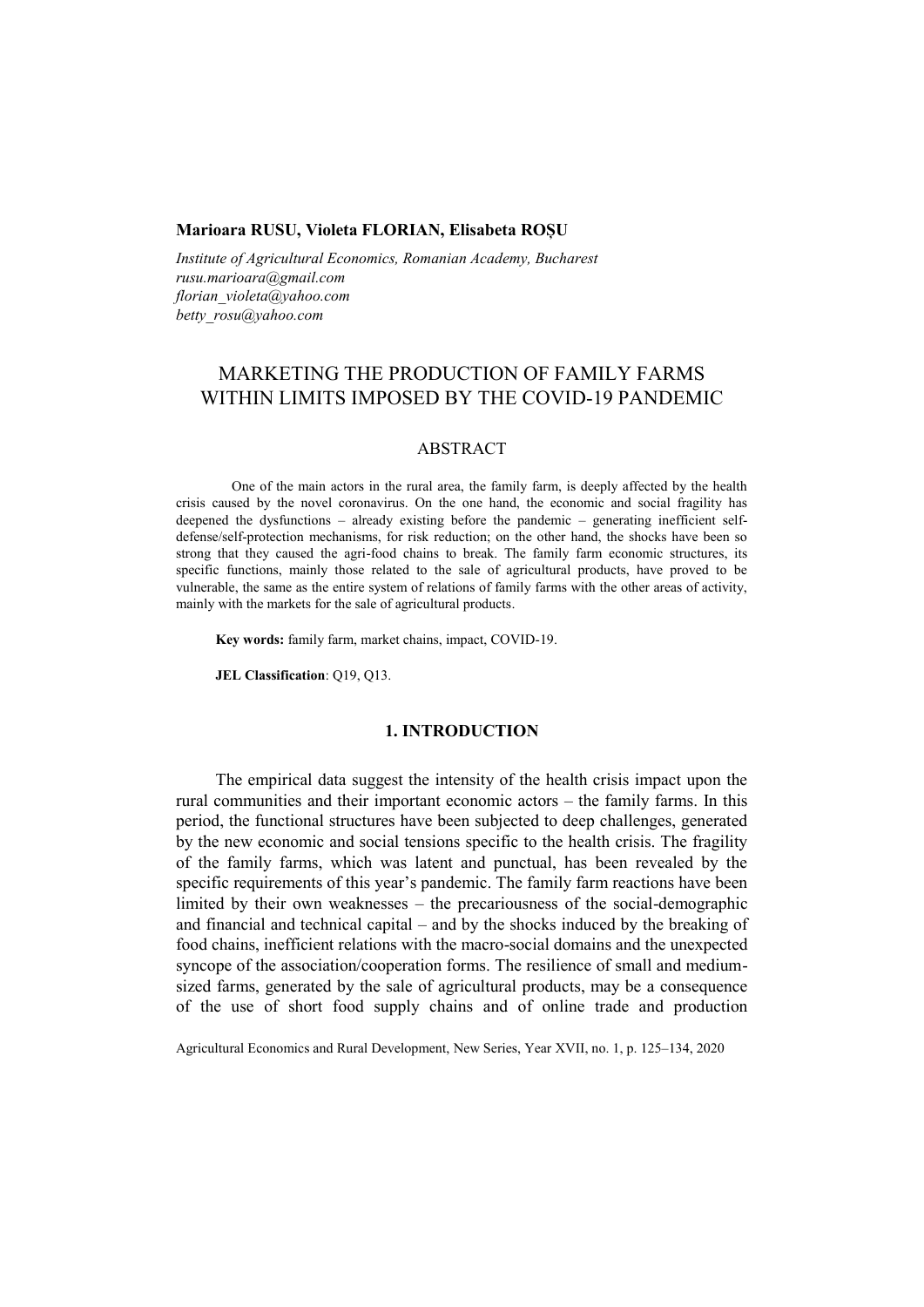adjustment to the new challenges, depending on the demand characteristics in this period.

#### **2. STATE OF KNOWLEDGE**

The outbreak of COVID-19 pandemic has been unprecedented in size and extent and has caused, since early 2020, both a public health crisis and a socioeconomic crisis with multiple repercussions on the population's food security. Several studies indicate that in the event of a health crisis, the proper operation of the market chains and the flow of agricultural products are key factors that influence the food and nutrition security (WFP-CILSS-FEWS NET, 2010, FAO, 2011, Atherstone, C., Roesel, K. & Grace, D., 2013). In the event of a health crisis, certain market chains are more resilient and absorb shocks better than others, facilitating the access to food for the most vulnerable households (FAO, 2016).

### **3. MATERIAL AND METHOD**

The methodology included the analysis of secondary data – from the national and European statistics – complemented by the bibliographic analysis – studies, socio-economic surveys, stand takings by experts and farmer organizations. At the same time, various experiences, relevant cases, pragmatic examples on internet have been explored.

## **4. RESULTS AND DISCUSSIONS**

## 4.1. FAMILY FARM – OPPORTUNITIES AND CONSTRAINTS/VULNERABILITIES

Family farms are a common reality of the agricultural sector worldwide, summing up almost 90% of the total number of farms (95% in the EU and 96% in the USA). Ranking based of FAO' definition – any family-run farm, where 50% or more of the regular agricultural labour is provided by family workers. In Romania's case, the individual agricultural holdings are considered family farms. Most of these farms are small-sized farms: FAO estimates that at present, out of the 500 thousand family farms, about 95% are smaller than 2 hectares and 82% are smaller than 1 hectare (Lowder *et al.*, 2014).

Family farms prevail both in Romania' and the EU's farm structure, with more than 55%, both in terms of number, operated area, number of animals, contribution to labour employment and the value of output (Fig.1).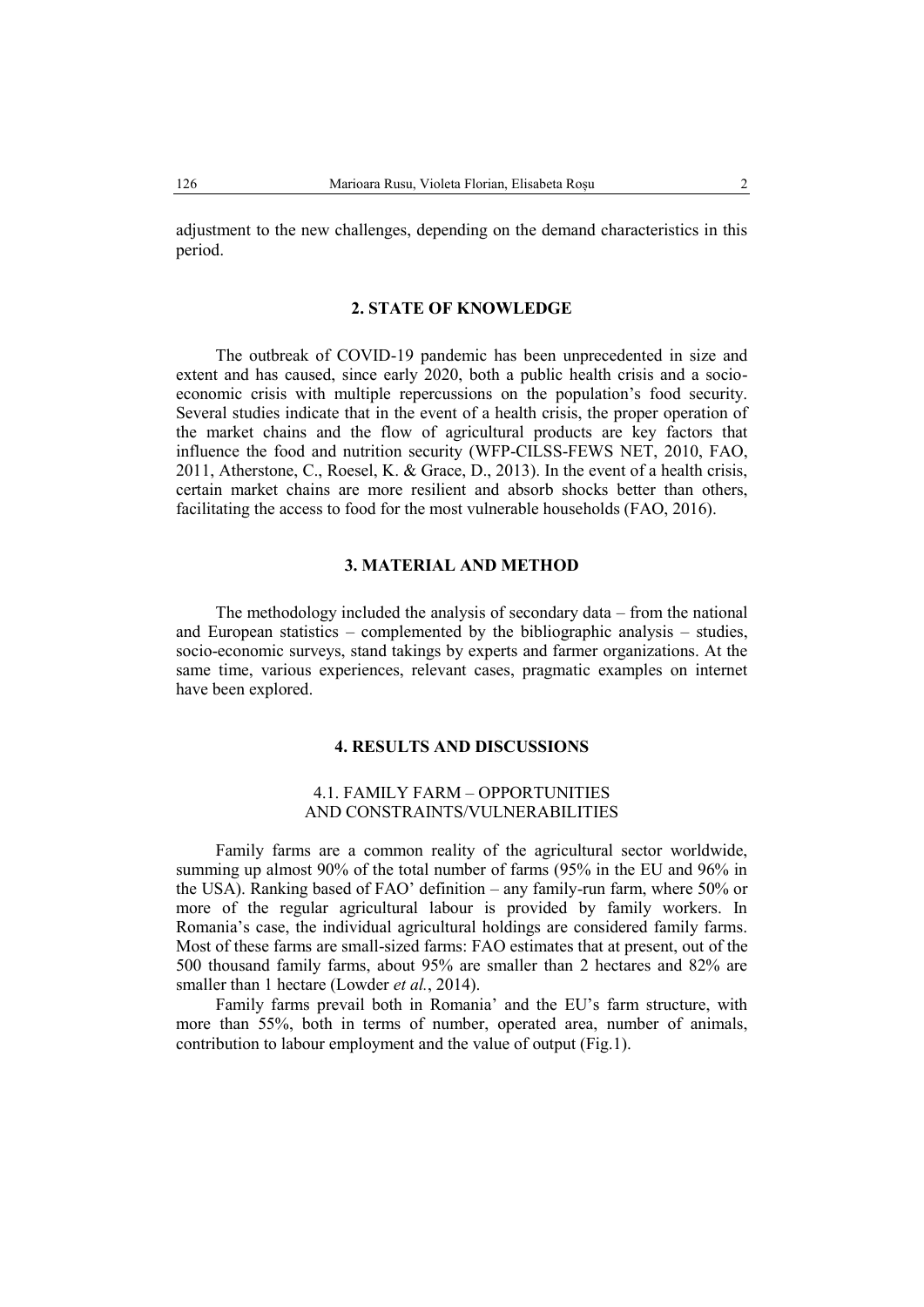

*Source*: Eurostat, Farm Structure Survey, 2016.

Figure 1. Importance of family farms in Romania and the European Union (EU).

According to the FAO, besides their important place in agricultural production, family farms are preservers of traditional foodstuffs, while contributing to a balanced diet and protecting the world's agro-biodiversity and the sustainable use of natural resources. At the same time, they represent an opportunity to stimulate local economies, especially when specific policies targeting social protection and community welfare are combined (FAO, 2014a).

The main challenges the family farms have to face often reflect issues common to all small business types: poor endowment with modern production means, lack of a production planning system, lack of marketing skills to support the sale of products, as well as the lack of technical means to prepare the products to be placed on the market, lack of financial resources and the weak bargaining power in the market (Toderita, A., Popescu, R., 2020).

FAO's warning is that, in the context of the current health crisis, there is also a food crisis risk, which might affect the most vulnerable persons in the first place, among which small and medium-sized farmers in particular, who are subjected to challenges in access to markets to sell their products and purchase basic inputs (http://www.fao.org/2019).

## 4.2. FAMILY FARM – FUNCTIONAL CHALLENGES: UTILIZATION/MARKETING/SALE OF AGRICULTURAL PRODUCTS

About one-third, i.e. 3.4 million of the 9.9 million family farms in the EU, operate in Romania. Romania is the EU member state with the largest number of small-sized farms: 92% are farms smaller than 5 ha and 72% smaller than 2 ha. In the case of family farms, the sale of products obtained is a great challenge that has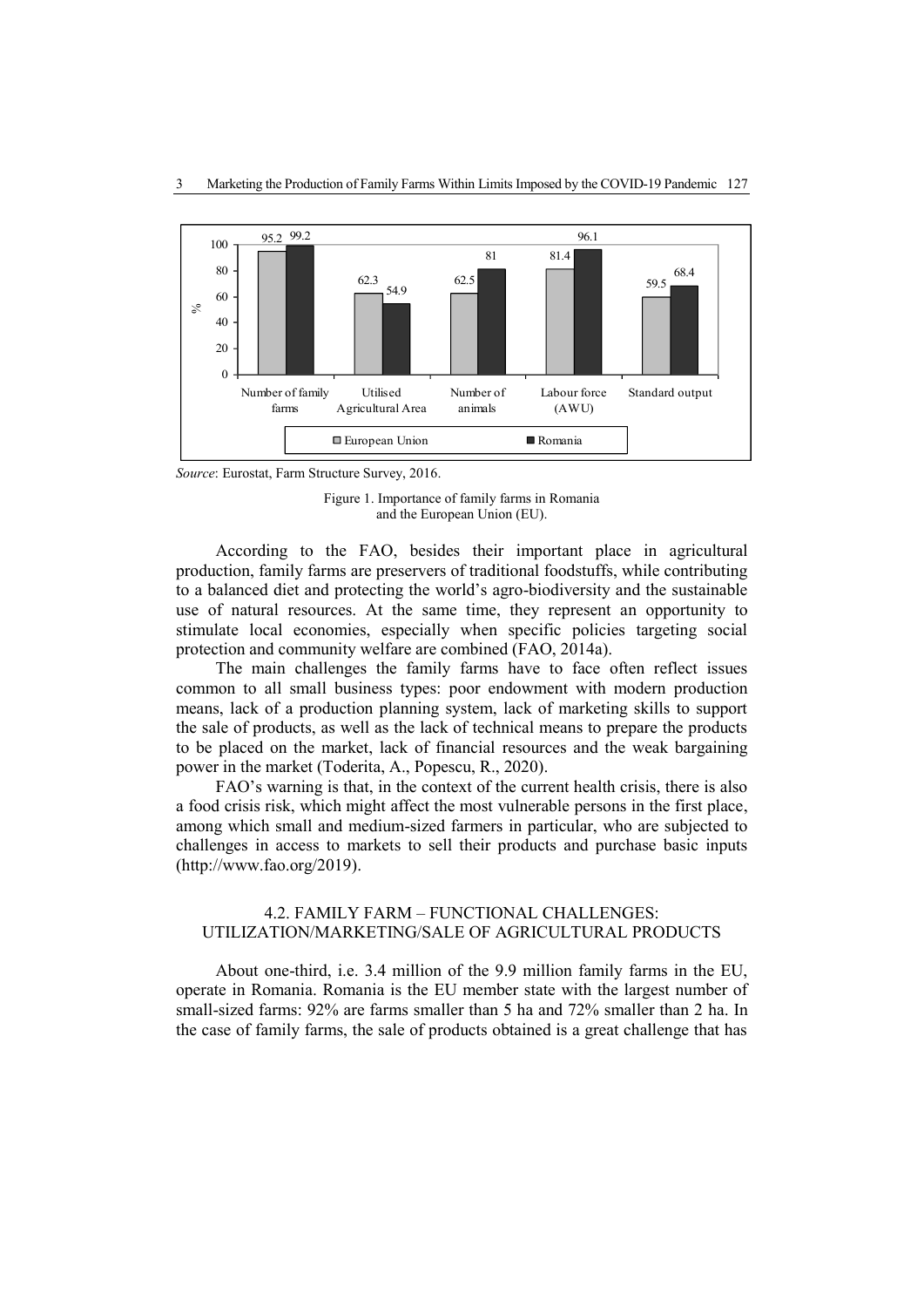continued throughout the years: in the period 2005–2016, the large number of farms (over 85%) that use more than 50% of the production obtained for their selfconsumption has been maintained, and has even slightly consolidated, i.e. a 7% increase of the number of farms that fall into this typology.



Figure 2. Evolution of the share of family farms by farm production destination

(number and UAA) in the period 2005–2016.

A brief analysis by size classes (Fig.3) reveal that the small and mediumsized farms (under 10 ha), both in terms of number and utilised agricultural area, mainly produce for self-consumption and sell their products on the market only occasionally.



*Source*: authors' own processing of NIS, FSS data, 2005 and 2016.

Figure 3. Share of family farms by farm production destination, by size classes, in the year 2016.

Despite their low share in total UAA, small family farms represent an extremely important segment of the agricultural sector, with a important contribution to food production and general food security. Small farms carry out production activities with a greater diversification level, producing a wide range of vegetables, fruit, grapes, dairy products, animal products, etc.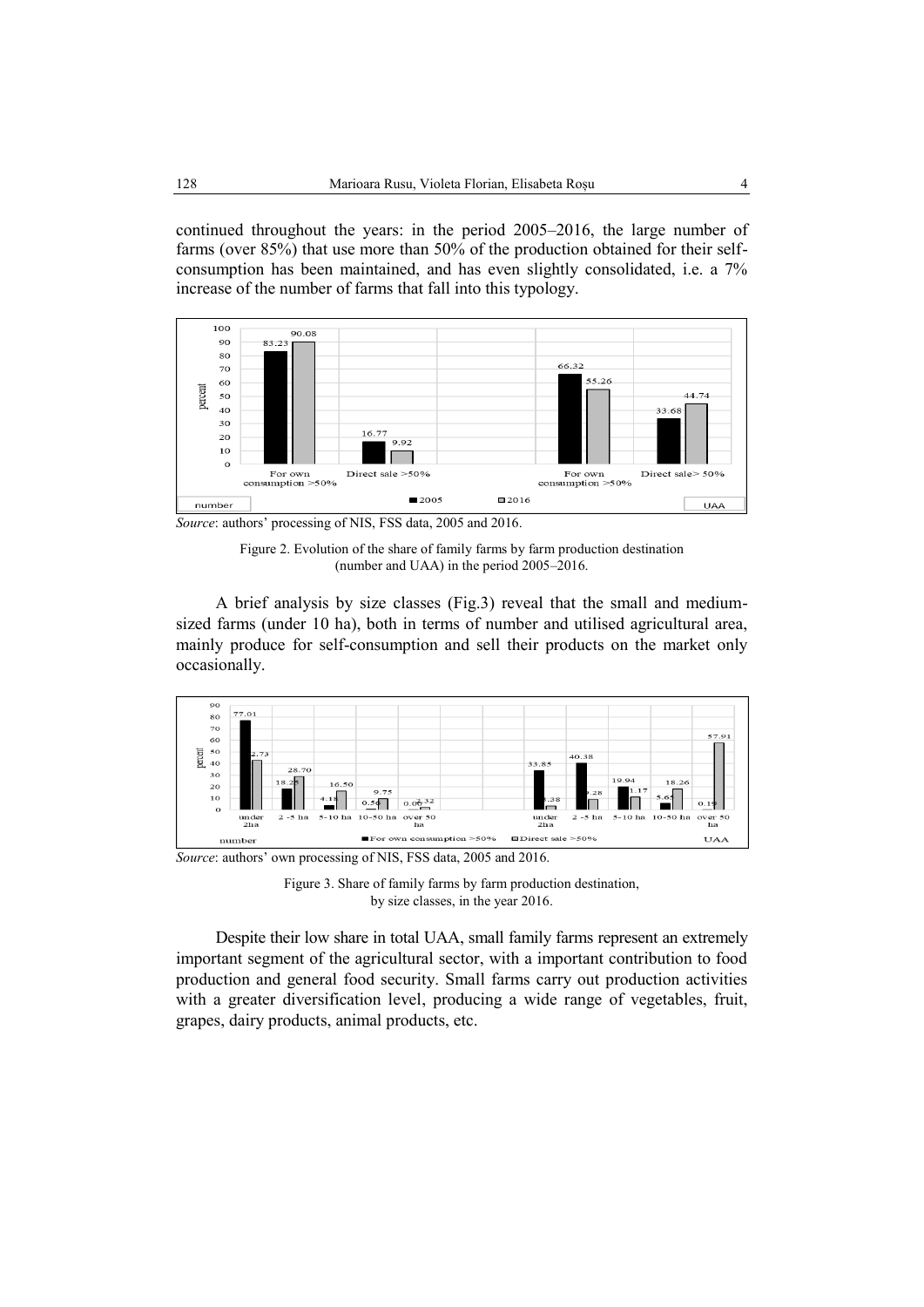#### *Box 1*

#### Production sale by small family farms – case studies

The studies conducted in the year 2018 revealed that the small farms in the regions Giurgiu and Bistrița Năsăud have already greatly contributed to regional food security. The studies targeted the small farms up to 5 hectares with an economic size of maximum 8 ESU (equivalent to EUR 9,600 standard gross margin). *The potato and pork production of small farmers in the county Bistrița Năsăud account for 80–100% of regional production.* A very high share of total potato production  $(80-100\%)$  is consumed in the county, while pork production covers the consumption in the county, and one-third is also sold outside the county. *The small dairy farms in Bistrița Năsăud county produce 60–80% of region's total, 70% of production being sold outside the county, thus contributing to food security outside the region as well.* In the county Giurgiu, egg production comes both from the small and large farms. 80–100% of total egg production coming from the small farms cover the county's consumption needs, either for self-consumption (on the households where the eggs have been produced), or sold through informal networks (relatives, neighbours, etc.). Although the small tomato farmers cultivate only 1.92% of the county's agricultural area under this crop, 80–100% of the total tomato production in Giurgiu county is obtained on this area. Up to 70% of production is sold to other regions, and it can cover the tomato demand in the southern part of Romania in the hot season. *The data collected under the SALSA project validates the fact that the small farmers interviewed in Giurgiu and Bistrița counties keep only 26% of production for their self-consumption on the average.* In addition to preserving the culinary traditions, their lifestyle, in which own produced food plays a central cultural role, *at least partially alleviates poverty in the rural area* and complements the social support (provided through pensions and social assistance to many small subsistence farms in the rural area). At the same time, in nutritional terms, this lifestyle contributes to the access of rural households and well as of their extended families, to healthy food. *The regional data in the two counties also reveal that the small farms are increasingly market-oriented.* Regardless of the typology with which they have been identified, the interviewed small farmers want to sell and develop, mainly through land succession to the younger generation. In both investigated counties in the project, and regardless the typology of small farms in which they would fall according to our studies, the interviewed farmers expressed their desire to grow and continue production, despite the challenges caused by the lack of labour force, and most farmers motivated that this was rather a lifestyle to produce their own food for them and their families, than a significant income source.

*Source*: HCC, H2020 SALSA – Small farms, small food businesses and sustainable food security, April 2016 – June 2020, https://highclere-consulting.com/

The evaluation of the Covid-19 crisis impact upon the agricultural sector is premature and only speculative at this stage, and it will depend on how long the emergency situation in the health sector lasts and on the restrictive measures that will remain in place after the economy resumes its activities. In the present context, in which family farms are lacking solid experience in marketing the obtained production, the analysis of the challenges they are facing may be relevant and inspiring. The analysis of the only available documentary source, i.e. "digital media" conducted in the period April 12–25, 2020 revealed the following.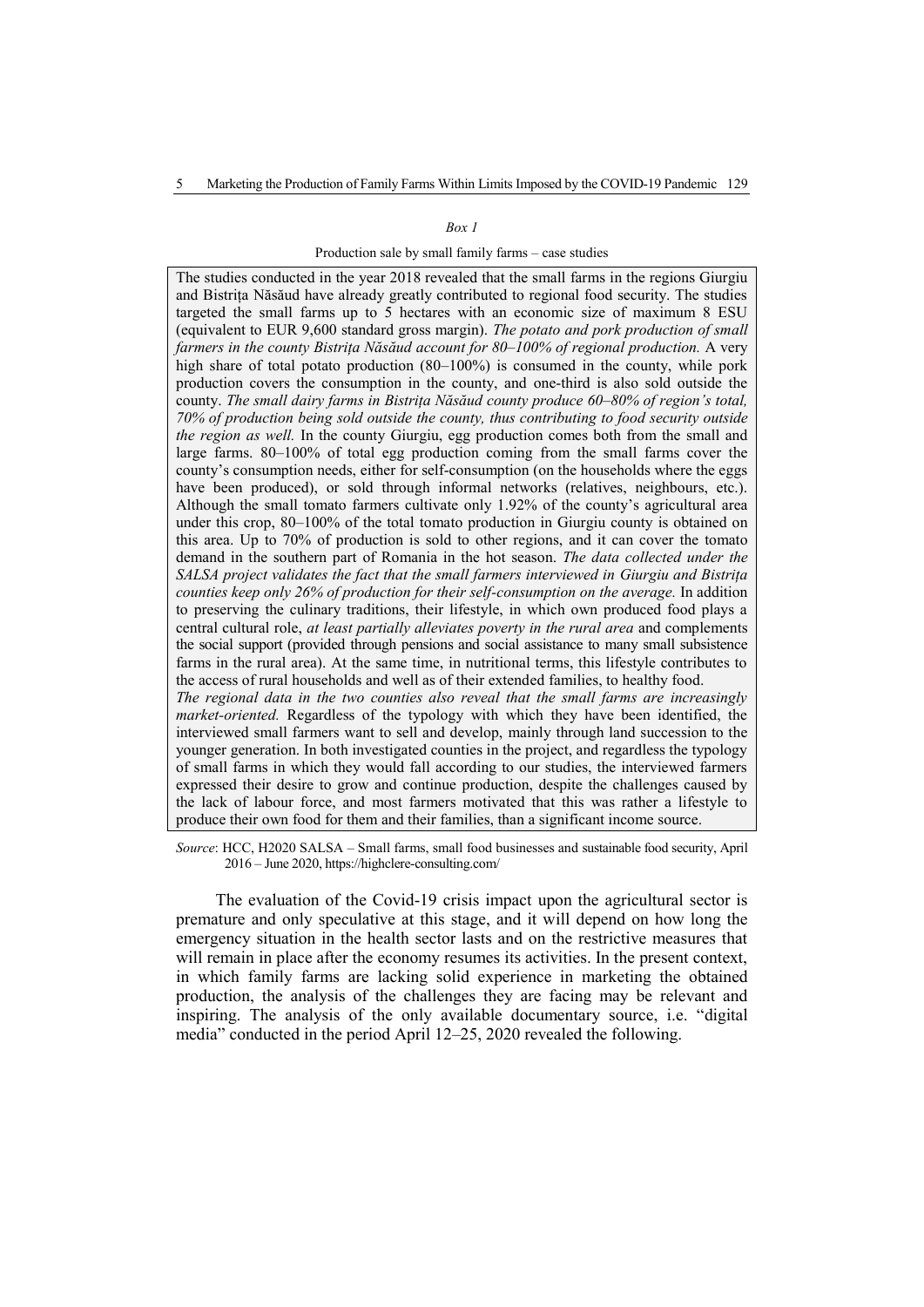*Limiting farmers' access to markets for the sale of their products* emerged as a result of imposing transport restrictions and lockdown measures. There have been major problems with the sale of fresh foodstuffs. Road closures/blockages and travel checks have prevented small farmers in particular from selling products or buying inputs, resulting in loss of products and income losses implicitly.

*Changing consumption habits/patterns and consumer behaviour:* in this period of crisis there have been an increase in both basic foodstuffs and in readyto-eat products that can be stored. These trends have led to difficulties in selling perishable agricultural products and to income diminution/loss for many farmers; at the same time, there have been an increase in the demand for ecological products, with positive consequences for the small and medium-sized farms.

*The closure of peasant markets* was a measure adopted by several countries in a first stage, but then, due to the negative effects upon small farmers, this measure was reconsidered.

*The closure of the HORECA sector* also affected many farmers who had contract with these units (mainly for dairy products, fruit and vegetables, wine, etc.).

*Surplus of food products – production is thrown away* **–** consumer incomes' diminution, increasingly low demand of products in the sector of food services, the closing down of schools and canteens led to the emergence of a surplus of agricultural products.

*Strong growth of e-commerce* – the pandemic has created a situation where people cannot move freely and products cannot circulate. For many small farms, the marketing of agricultural products has experienced a critical period. Even since the beginning of crisis, part of the society became aware of the need to support the small farmers at local level in particular. Consumption from proximity farms has been promoted on social networks. Both online sales of products and home deliveries have accelerated (Toderita and Popescu, 2020).

### *Box 2*

Romania – development of marketing online platforms at national and local level

*www.rndr. ro/legume* – as a MARD initiative, developed at the end of March. The farmers who grow vegetables can display here the amounts of products for sale, thus facilitating the dialogue with retailers. Even though several hundreds of farmers have used the platform to promote their products so far, its utility proves to be low compared to the large commercial chains, due to the procurement procedures of the latter, which imply the standardization of the production they take over. The merchandise must be sorted, calibrated, packaged. Furthermore, taking over low amounts of vegetables from a great number of farmers implies high costs, so that farmers association seems to be a solution to this problem (https://www.agro.basf.ro/).

*Map of local producers in Romania – producatoridinromania.ro* – developed by two students, is addressed to the Romanian producers of bee honey, agri-food products, handmade products, household appliances and other categories, who can sign up for free on the online map, so that they can be easily identified and found by potential customers. At present, everything is free of charge, both for producers and for consumers. There are 10 categories of pre-defined products on the map. "We have around 50 producers listed and 30–40 waiting" (https://economie.hotnews.ro/).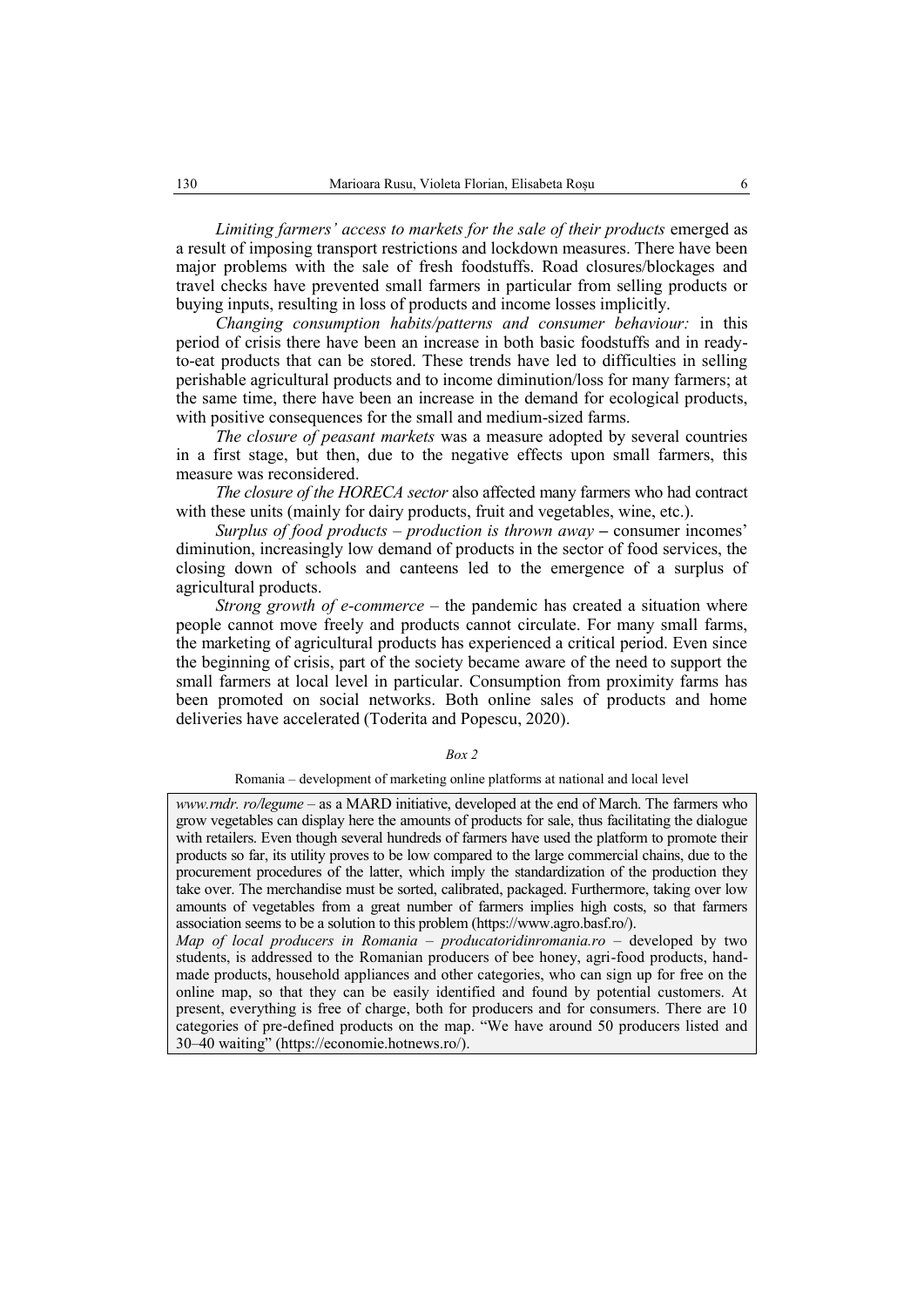*Platform PiataNoastra.ro* intends to bring together buyers interested in Romanian foodstuffs and local farmers producing agri-food products. It aims to shorten and facilitate the food chain from domestic production to final customers, eliminating intermediaries and high prices from the process. At the same time, the initiators of the project declare that there will be no mark-up for the products listed on site (https://www.startupcafe.ro/).

*Platform Farmeria.ro* – launched by three high-school students, intends to support farmers to sell their products to nearby consumers (https://www.startupcafe.ro/). Farmeria.ro is a marketplace platform that provides farmers across the country the opportunity to market their products. The platform promotes local producers and community trade, through the way it sorts and displays users' products: priority is given to products from the same locality, and then to those from the respective county.

*Platform Targulescu.ro* – is a project developed by some young people who want to support the small farmers in Giurgiu county. They became aware of the need for bioproducts on the market, which are demanded by consumers. "We empathised with the farmers from Giurgiu county who needed an outlet to sell their products" (https://www.targulescu.ro/).

*Platform Taraba Virtuală* has a mobile application, on Android and iOS, and a web site, through which farmers are put in direct contact with those interested in buying local, natural products. The business was initiated in 2017 by two programmers from Bucharest. (https://www.startupcafe.ro/)

## 4.3. MARKETING OF AGRICULTURAL PRODUCTS – PROACTIVE MEASURES

In order to counteract the pandemic shock impact on the marketing of farm production, the convergent action of all governmental, economic and social actors is needed. Measures to boost the sale of agricultural products by farmers:

- **–** *stimulating the establishment of new agricultural cooperatives and empowering the already existing ones* to facilitate the sale of products, of perishable products in particular, by the small and medium-sized farmers, according to requested procedures and standards; the high-urgency activities aim at procuring or renting new storage, sorting and packaging facilities, procurement of transport means, equipment/ice boxes, as well as making investments for the processing of certain products; association can lead to a higher level of farm technological upgrade, to a more efficient organization of production, to an improved position of farmers on the value chain and an increased bargaining power, while facilitating communication between farmers and providing access to marketing services and online sale of products, counselling, vocational training and extension services; the positive trend in the cooperative sector must be consolidated: in the period 2015–2018, the number of registered agricultural cooperatives increased from 796 la 1425. Nevertheless, only a small part of these (230) operated in the year 2018 (MADR, 2019);
- *– supporting the continuation of activities aimed at digitizing the sale of production,* mainly in the case of small farmers, such as "the basket of vegetables", online platforms, etc.; particular attention should be paid on supporting the transport of these products, as most farmers who have joined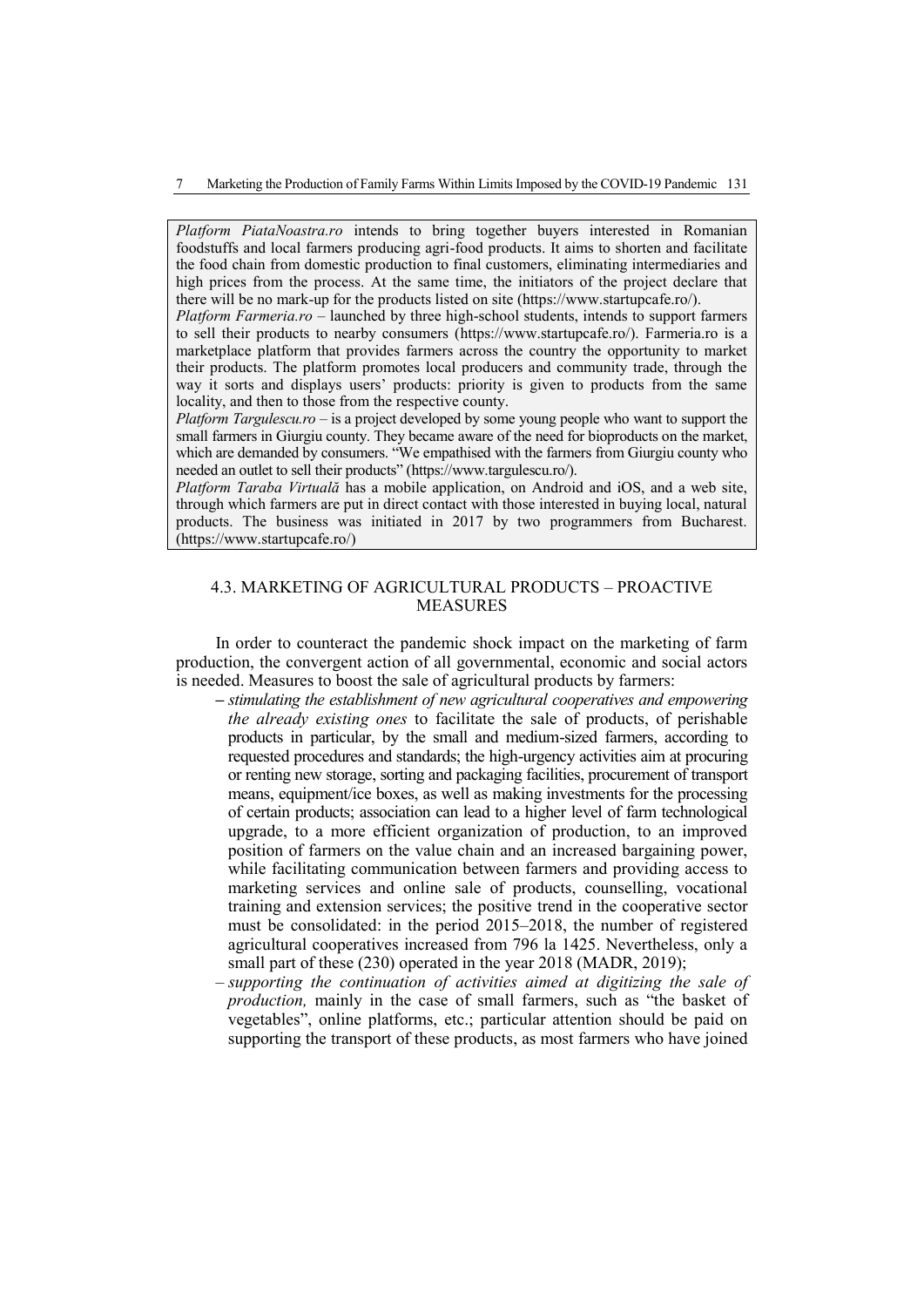such platforms complain about high transport costs; this crisis also highlighted the need for farmers to acquire minimum computer skills required for the use of IT products (interactive maps, creative local platforms, interactive networks) (https://www.francebleu.fr/);

- *– continuing to support "short chain" cooperation projects*, mainly those aimed at supporting marginalised and isolated communities; this type of measure was supported under NRDP through sub-measures 16.4 and 16.4a and consumed about 7 million euros) (Toderita and Popescu, 2020); the support to such projects represents an important local development opportunity on the long run and a safety net for other potential crisis situations; thus, in the context of debates on preparing strategic plans for the future CAP, the fragility of long supply chains will have to be taken into consideration;
- *– maintaining, by local authorities, peasant market operation* in safety conditions adapted to the pandemic situation; authorities' support is needed to ensure the continuity of sales in hygiene and safety conditions, both for farmers and consumers;
- *– establishment of mobile collection centres* intended especially for small farmers; establishment, with the support of central and local authorities, of *storage systems* that could help reduce harvest losses. This investment is of critical importance, with a strategic role for the development and resilience of national food chains on the medium and long term;
- *implementation of public procurement schemes* that take over agricultural commodities from small farmers to increase (or establish) buffer stocks. This would be operational for non-perishable food commodities;
- *– strengthening the partnerships between national authorities and economic actors, between local farmers and the main national retail networks –* the Romanian Farmers Club considers that the responsibility and solidarity of national retail networks is absolutely necessary to reconsider and strengthen the partnership with the Romanian farmers, mainly by ensuring priority and fast access to the retail shelves of agri-food products supplied by these.

### *Box 3*

Partnerships between local farmers and the main national retail networks

*"Romanian Tastes from Householders" scheme*, launched by Mega Image seven years ago, includes 195 producers who grow vegetables on a total area of more than 120 hectares. The farmers deliver fresh seasonal vegetables to Mega Image and Shop&Go stores on a daily basis, immediately after being harvested. At the same time, to encourage the consumption of products from Romanian local producers, Mega Image applies price reductions to vegetables from the Romanian Taste Scheme (https://www.hotnews.ro/).

*KAUFLAND* provides support to local suppliers of agri-food products. The Romanian Farmers Club welcomes and expresses its appreciation for Kaufland's initiative to unilaterally change the terms of payment for its suppliers of fresh products from 7 to 3 days and for other products from 30 days to 7 days. This action provides direct support to farmers and processors of agri-food products, contributing to a stable cash-flow.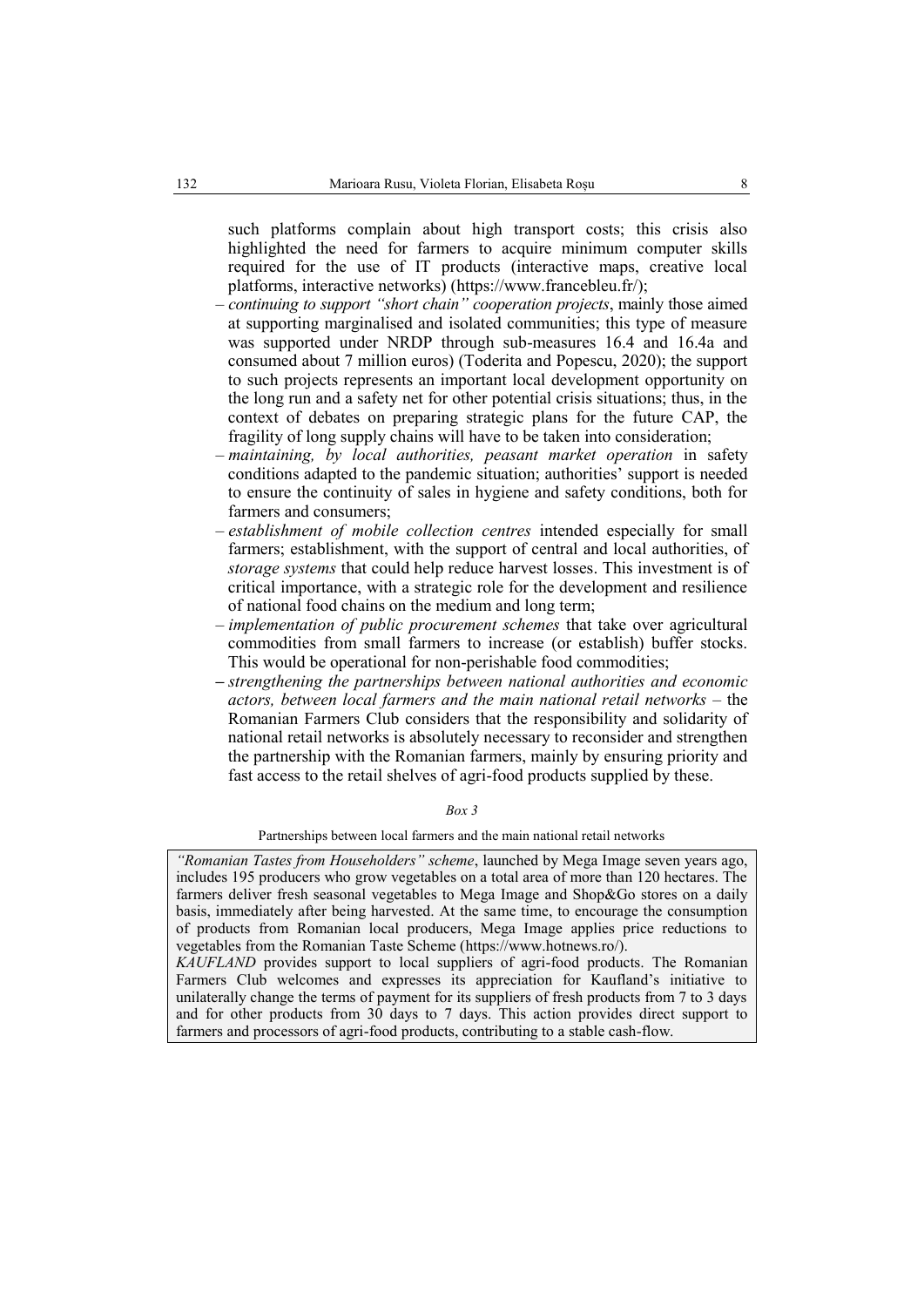### **5. CONCLUSIONS**

The vulnerability of small and medium-sized farms stems from their own demographic and social characteristics – the farm heads are in the category of elderly persons, and the specific technical and financial profile: poor endowment with modern production means and lack of technical means to prepare the products to be distributed on the market, lack of financial resources and weak bargaining power in the market. Low professionalization of farm heads – the absence of a production planning system, lack of marketing skills to support the sale of products and enable bargaining power – contribute to economic fragility and to timid, ineffective reactions in crisis situations.

The declining population and labour force mobility due to the COVID-19 pandemic has been a shock to the production systems, mainly for the marketing networks. The COVID-19 pandemic, still ongoing, has significantly impacted the sales of agricultural products by farmers. The main challenges these are facing refer to changing consumption patterns, at consumer level and on marketing chains, the change of the ratio of fresh products to basic products, blockages on the peasant markets and increasing online deliveries, syncopes in the agro-processing industry, closing down of the HORECA economic operators, as well as of schools and canteens, etc. All these challenges may result in lower incomes for farmers, alongside with the decline of agricultural production.

The support to small and medium-sized farms is needed, through the social recognition of their role in food security and the economic stability they provide to rural communities. Following this logic, proactive measures are necessary focusing on the recovery and efficient support to the marketing systems for farmers:

- a) stimulating the existing systems that are economically and socially efficient: combining the traditional marketing forms (peasant markets) with the modern systems (online trade); multiplication of partnerships between local producers and retail networks; continuation of projects of "short chain" type.
- b) social innovation of pre-commercial/pro-commercial structures: establishment of mobile collection centres; implementation of public procurement schemes, by which agricultural commodities are taken over from small farmers, to increase (or establish) buffer stocks (non-perishable products).

### **REFERENCES**

- 1. Atherstone, C., Roesel, K. & Grace, D., 2013, Ebola risk assessment in the pig value chain in Uganda. ILRI Research Report 34. Nairobi, Kenya: International Livestock Research Institute. ISBN 92-9146-350-7
- 2. FAO, 2011, A value chain approach to animal diseases risk management. Food and Agriculture Organization of the United Nations, Rome. ISBN 978-92-5-106861-8
- 3. FAO-PAM-Guinée, 2014, Evaluation rapide d 'limapct de la maladie à virus Ebola sur l'agriculture et la sécurité alimentaire en Guinée: FAO-PAM- République de Guinée.